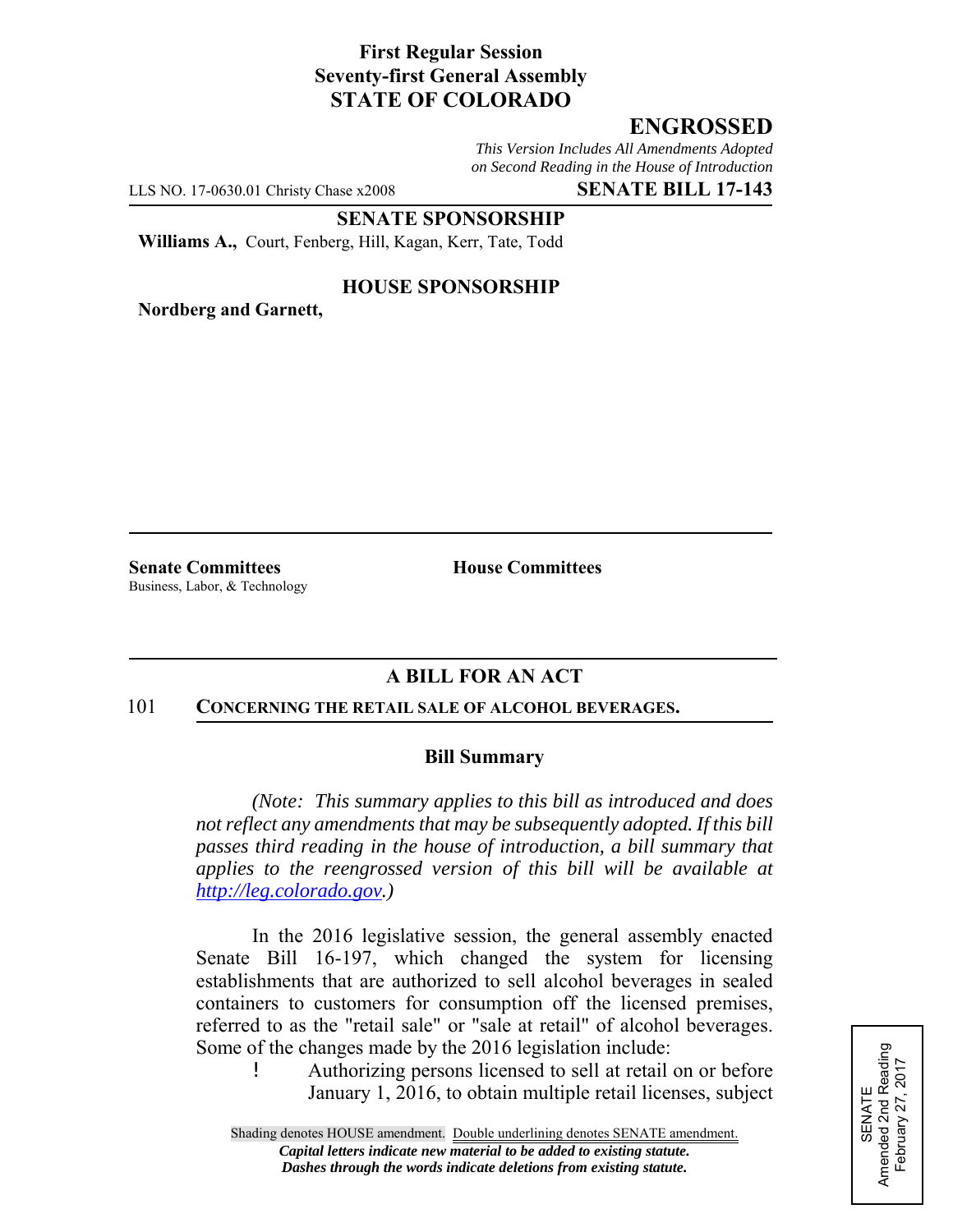to a tiered schedule, to restrictions based on proximity to another retail licensed premises, and to other requirements and limitations;

- ! Allowing retail liquor stores to sell a broad array of nonalcohol products, subject to a 20% limit on gross sales revenue from the sale of nonalcohol products;
- ! Requiring retail licensees to check the identification of consumers purchasing alcohol beverages to verify that they are at least 21 years of age;
- ! Prohibiting employees of certain alcohol beverage licensees who are under 21 years of age from selling malt, vinous, or spirituous liquors; and
- ! Changing the hours during which fermented malt beverages may be sold from between 5 a.m. and 12 midnight to between 8 a.m. and 12 midnight.

The bill modifies portions of the 2016 legislation as follows:

- ! Modifies the definition of a liquor-licensed drugstore to specify that the licensee need not be a drugstore but must have a licensed drugstore within its premises (**section 1**);
- ! Excludes revenues from the sale of cigarettes, tobacco products, nicotine products, and lottery products from the calculation of the cap on a retail liquor store's gross revenues from the sale of nonalcohol products (**sections 1 and 3**);
- ! Imposes the proximity restrictions on a retail liquor store that is seeking permission to relocate its premises to ensure the new location is not within 1,500 feet of another business licensed to sell at retail, or, if in a small town, within 3,000 feet of another business with a retail sales license (**section 2**);
- ! Allows a liquor-licensed drugstore that applied for a new liquor-licensed drugstore license before October 1, 2016, to obtain multiple retail licenses, subject to the schedule established in the 2016 legislation (**section 4**);
- ! Allows a corporation member of a controlled group of corporations that owns or has an interest in a liquor-licensed drugstore to obtain interests in additional liquor-licensed drugstores in the same manner as any other member of the controlled group, but the entire group is subject to the limits on the total number of multiple licenses allowed under current law; (**section 4**)
- ! Restores the hours for permitted sales of fermented malt beverages to between 5 a.m. and 12 midnight (**section 5**);
- ! Clarifies that employees of a licensed tavern or lodging and entertainment facility that regularly serves meals, which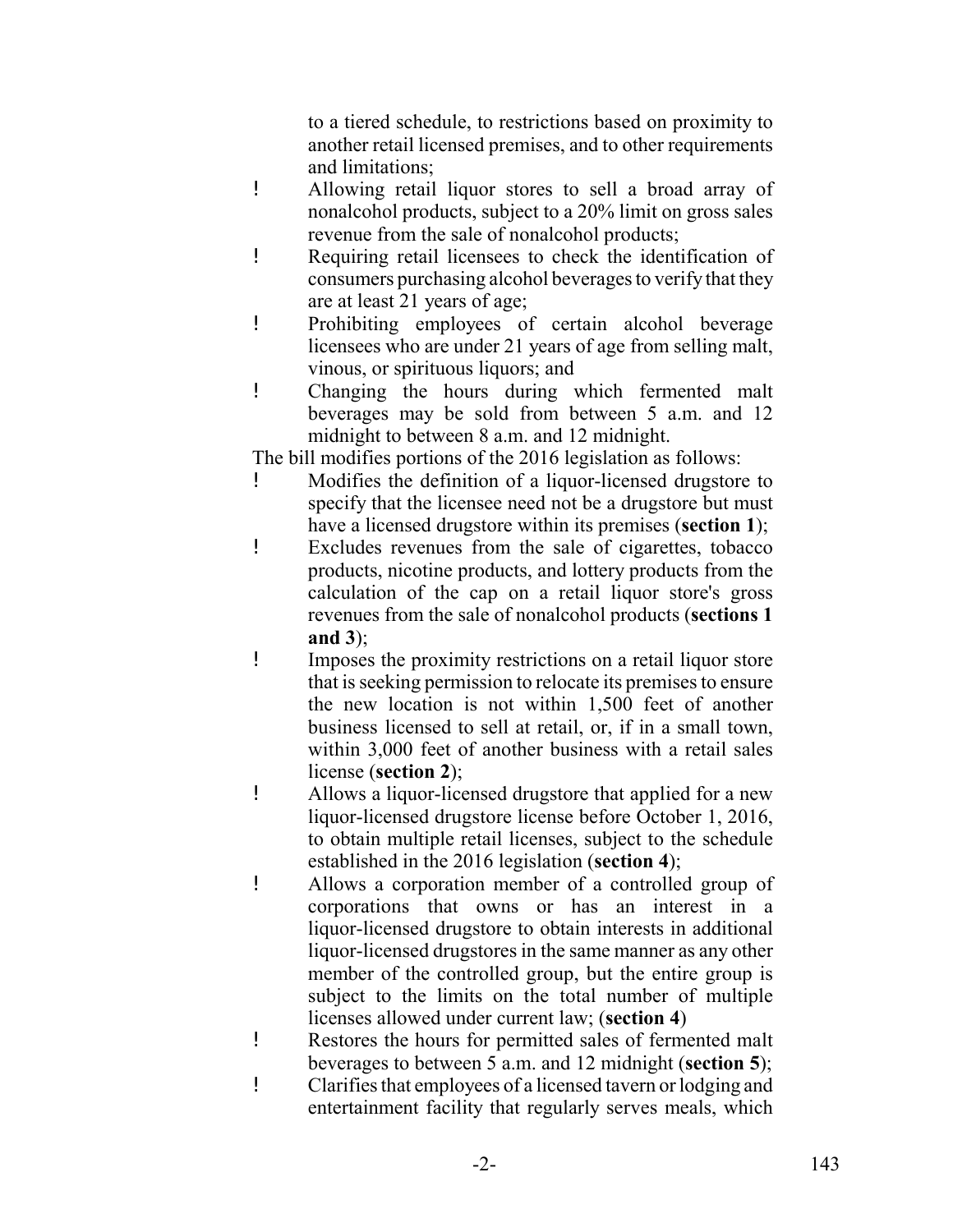employees are under 21 years of age, are not prohibited from selling alcohol beverages (**section 5**);

- ! Repeals the requirement that retail sales licensees check customers' identification to verify their age (**sections 4 and 5**); and
- ! Exempts liquor-licensed drugstores from the prohibition against having an automated teller machine on the premises from which individuals enrolled in public assistance programs administered by the department of human services may obtain cash benefits through the electronic benefits transfer service (**section 6**).

 *Be it enacted by the General Assembly of the State of Colorado:* **SECTION 1.** In Colorado Revised Statutes, 12-47-103, **amend** the introductory portion, (16), and (31) as follows: **12-47-103. Definitions.** As used in this article ARTICLE 47 and article 46 of this title TITLE 12, unless the context otherwise requires: (16) "Liquor-licensed drugstore" means any drugstore licensed by 7 the state board of pharmacy A BUSINESS that has also applied for and has been granted a license by the state AND LOCAL licensing authority AUTHORITIES to sell malt, vinous, and spirituous liquors in original sealed containers for consumption off the premises AND HAS A DRUGSTORE LICENSED BY THE STATE BOARD OF PHARMACY WITHIN ITS PREMISES. (31) "Retail liquor store" means an establishment engaged only in the sale of malt, vinous, and spirituous liquors and nonalcohol products, 14 but only if SUBJECT TO the LIMITATION ON annual gross revenues from the 15 sale of nonalcohol products does not exceed twenty percent of the retail 16 liquor store's total annual gross revenues FOOD ITEMS SPECIFIED IN SECTION 12-47-407 (1)(b). **SECTION 2.** In Colorado Revised Statutes, 12-47-301, **amend**  $(9)(a)(II)$  as follows: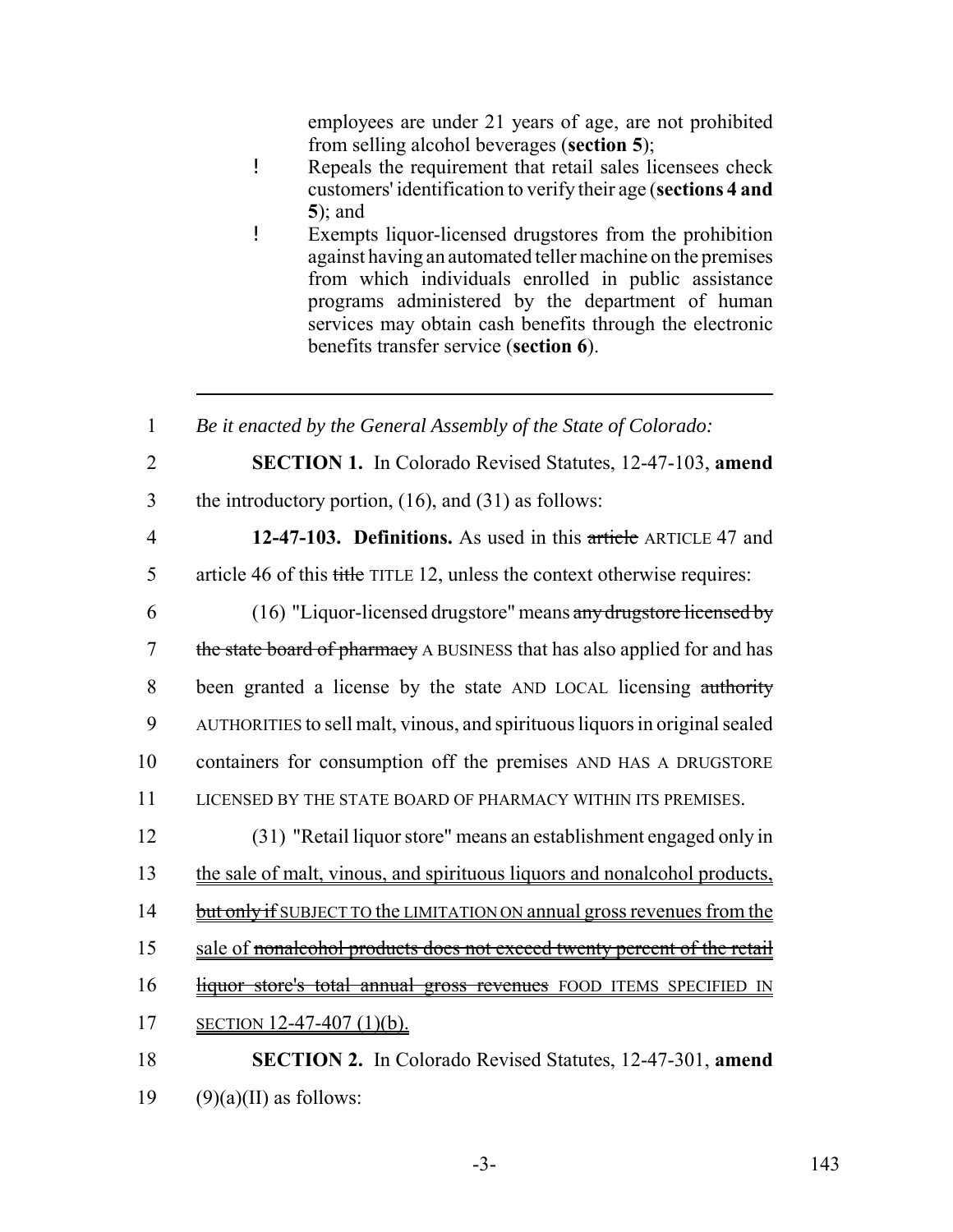**12-47-301. Licensing in general.** (9) (a) (II) (A) Notwithstanding 2 subparagraph (I) of this paragraph (a) SUBSECTION  $(9)(a)(I)$  OF THIS SECTION, for a retail liquor store licensed on or before January 1, 2016, 4 the licensee may apply to move the permanent location to another place within or outside the municipality or county in which the license was originally granted.

 (B) THE STATE AND LOCAL LICENSING AUTHORITIES SHALL NOT GRANT PERMISSION UNDER THIS SUBSECTION (9)(a)(II) FOR A NEW LOCATION WITHIN OR OUTSIDE THE MUNICIPALITY OR COUNTY IN WHICH THE LICENSE WAS ORIGINALLY GRANTED IF THE NEW LOCATION IS WITHIN ONE THOUSAND FIVE HUNDRED FEET OF ANOTHER LICENSED PREMISES LICENSED TO SELL MALT, VINOUS, OR SPIRITUOUS LIQUORS AT RETAIL FOR CONSUMPTION OFF THE LICENSED PREMISES OR, FOR A PREMISES LOCATED 14 IN A MUNICIPALITY WITH A POPULATION OF TEN THOUSAND OR FEWER, WITHIN THREE THOUSAND FEET OF ANOTHER LICENSED PREMISES LICENSED TO SELL MALT, VINOUS, OR SPIRITUOUS LIQUORS AT RETAIL FOR CONSUMPTION OFF THE LICENSED PREMISES.

 (C) It is unlawful for the licensee to sell any alcohol beverages at the new location until permission is granted by the state and local licensing authorities.

 **SECTION 3.** In Colorado Revised Statutes, 12-47-407, **amend** (1)(b); and **add** (7) as follows:

 **12-47-407. Retail liquor store license.** (1) (b) In addition, retail 24 liquor stores may sell any nonalcohol products, but only if the A 25 RETAIL LIQUOR STORE'S annual gross revenues from the sale of nonalcohol 26 products do FOOD ITEMS MUST not exceed twenty percent of the retail liquor store's total annual gross revenues.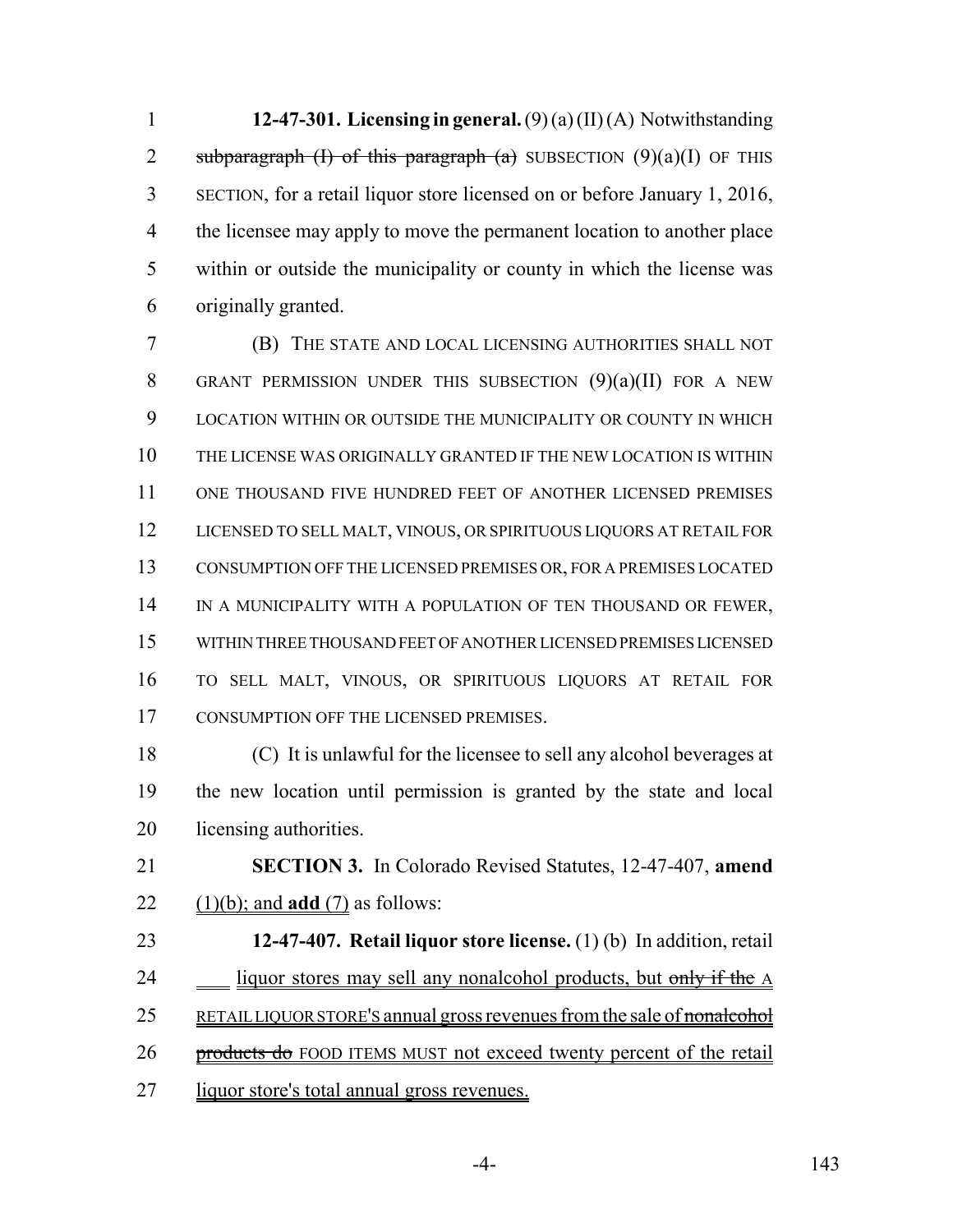| $\mathbf{1}$   | (7) As USED IN THIS SECTION, "FOOD ITEMS" MEANS ANY RAW,                       |
|----------------|--------------------------------------------------------------------------------|
| $\overline{2}$ | COOKED, OR PROCESSED EDIBLE SUBSTANCE, OTHER THAN ICE OR                       |
| 3              | BEVERAGES, INTENDED FOR USE OR FOR SALE IN WHOLE OR IN PART FOR                |
| $\overline{4}$ | HUMAN CONSUMPTION.                                                             |
| 5              | <b>SECTION 4.</b> In Colorado Revised Statutes, 12-47-408, amend               |
| 6              | $(1)(b)(I)$ introductory portion, $(2)(a)(III)$ , $(4)(a)$ , and $(4)(b)(IV)$  |
| 7              | introductory portion; repeal $(2)(a)(IV)$ ; and add $(4)(c)$ as follows:       |
| 8              | 12-47-408. Liquor-licensed drugstore license - multiple                        |
| 9              | licenses permitted - requirements - repeal. $(1)$ $(b)$ $(1)$ $On$ or after    |
| 10             | <u>January 1, 2017, to qualify for an additional liquor-licensed drugstore</u> |
| 11             | license under this section, a liquor-licensed drugstore licensee, A            |
| 12             | CORPORATION WITHIN A CONTROLLED GROUP OF CORPORATIONS AS                       |
| 13             | DESCRIBED IN SUBSECTION $(4)(c)$ OF THIS SECTION, or a retail liquor store     |
| 14             | licensee that was licensed as a liquor-licensed drugstore on February 21,      |
| 15             | 2016, must apply to the state and local licensing authorities, as part of a    |
| 16             | single application, for a transfer of ownership of at least two licensed       |
| 17             | retail liquor stores that were licensed or had applied for a license on or     |
| 18             | before May 1, 2016, a change of location of one of the retail liquor stores,   |
| 19             | and a merger and conversion of the retail liquor store licenses into a         |
| 20             | single liquor-licensed drugstore license. The applicant may apply for a        |
| 21             | transfer, change of location, and merger and conversion only if all of the     |
| 22             | <u>following requirements are met:</u>                                         |
| 23             | (2) (a) A person licensed under this section to sell malt, vinous,             |
| 24             | and spirituous liquors as provided in this section shall:                      |
| 25             | (III) Not allow consumers to purchase malt, vinous, or spirituous              |
| 26             | liquors at a self-checkout or other mechanism that allows the consumer         |
| 27             | to complete the alcohol beverage purchase without assistance from and          |
|                |                                                                                |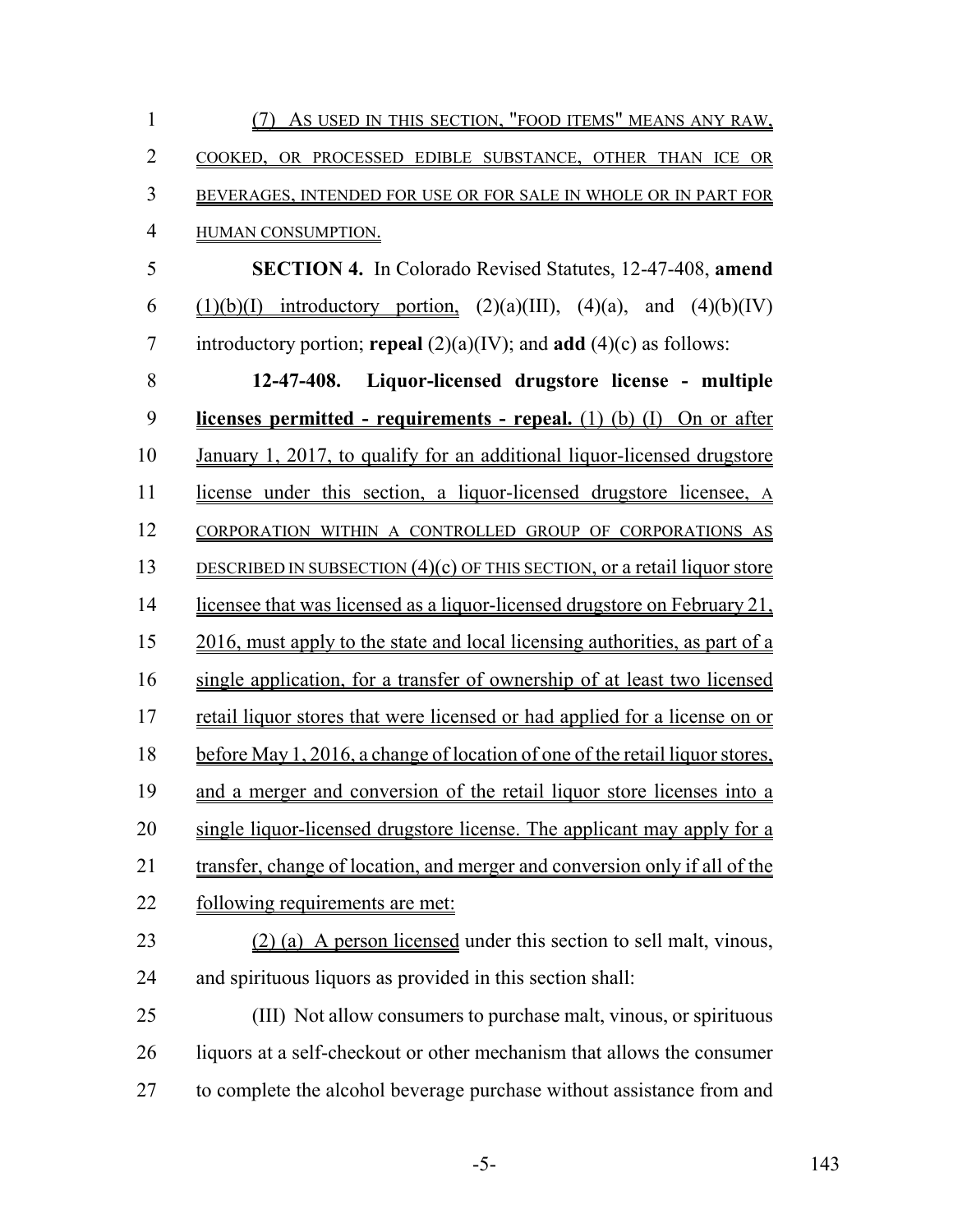completion of the transaction by an employee of the liquor-licensed drugstore; AND

 (IV) Require, in accordance with section 12-47-901 (10), consumers attempting to purchase malt, vinous, or spirituous liquors to present a valid identification, as determined by the state licensing authority by rule; and

7 (4) (a) Except as provided in paragraph (b) of this subsection  $(4)$ 8 SUBSECTION (4)(b) AND (4)(c) OF THIS SECTION, it is unlawful for any owner, part owner, shareholder, or person interested directly or indirectly in a liquor-licensed drugstore to conduct, own either in whole or in part, or be directly or indirectly interested in any other business licensed pursuant to this article.

 (b) An owner, part owner, shareholder, or person interested directly or indirectly in a liquor-licensed drugstore may have an interest in:

 (IV) For a liquor-licensed drugstore licensed on or before January 17 1, 2016, OR A LIQUOR-LICENSED DRUGSTORE THAT SUBMITTED AN APPLICATION FOR A NEW LIQUOR-LICENSED DRUGSTORE LICENSE BEFORE OCTOBER 1, 2016, additional liquor-licensed drugstore licenses as 20 follows, but only if obtained in accordance with  $\frac{1}{2}$  paragraph (b) of 21 subsection  $(1)$  SUBSECTION  $(1)(b)$  of this section:

 (c) A CORPORATION WITHIN A CONTROLLED GROUP OF CORPORATIONS, AS DETERMINED UNDER 26 U.S.C. SEC. 1563 (a) AND IMPLEMENTING REGULATIONS, THAT FULLY OR PARTIALLY OWNS OR HAS A DIRECT OR INDIRECT INTEREST IN A LIQUOR-LICENSED DRUGSTORE HAS THE SAME ELIGIBILITY TO HAVE AN INTEREST IN ADDITIONAL 27 LIQUOR-LICENSED DRUGSTORES PURSUANT TO SUBSECTION (4)(b)(IV) OF

-6- 143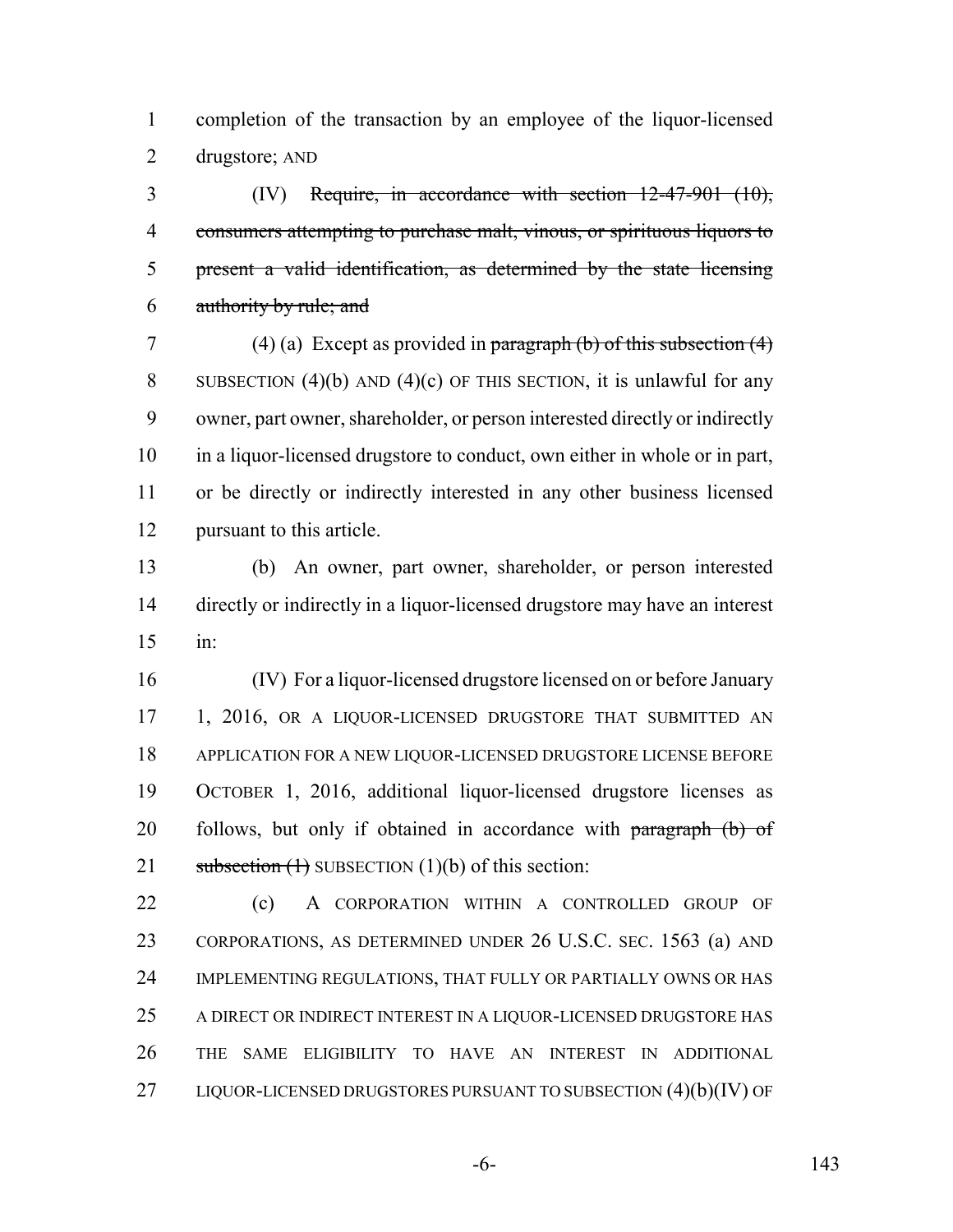THIS SECTION AS ANY OTHER MEMBER OF THE SAME CONTROLLED GROUP OF CORPORATIONS, BUT THE ENTIRE CONTROLLED GROUP OF CORPORATIONS IS SUBJECT TO THE LIMITATION ON THE NUMBER OF ADDITIONAL COMMONLY OWNED LIQUOR-LICENSED DRUGSTORES SPECIFIED IN SAID SUBSECTION  $(4)(b)(IV)$ .

 **SECTION 5.** In Colorado Revised Statutes, 12-47-901, **amend** 7 (5) introductory portion,  $(5)(c)$ , and  $(5)(p)(II)$  as follows:

 **12-47-901. Unlawful acts - exceptions - definitions.** (5) It is 9 unlawful for any person licensed to sell at retail pursuant to this article 10 ARTICLE 47 or article 46 of this title TITLE 12:

11 (c) Except as provided in section 18-13-122, C.R.S., to sell fermented malt beverages to any person under the age of twenty-one years 13 or to any person between the hours of:

14 (I) 12 midnight and 8 a.m., IF SELLING FERMENTED MALT BEVERAGES IN SEALED CONTAINERS; AND

 (II) 2 A.M. AND 5 A.M., IF SELLING FERMENTED MALT BEVERAGES 17 FOR CONSUMPTION ON THE LICENSED PREMISES;

 (p) (II) If licensed as a tavern under section 12-47-412 THAT DOES NOT REGULARLY SERVE MEALS, a lodging and entertainment facility under section 12-47-426 THAT DOES NOT REGULARLY SERVE MEALS, a retail 21 liquor store under section 12-47-407, or a liquor-licensed drugstore under section 12-47-408, to permit an employee who is under twenty-one years of age to sell malt, vinous, or spirituous liquors; or

 **SECTION 6.** In Colorado Revised Statutes, 26-2-104, **amend** 26 (2)(a)(II)(C), (2)(h)(I) introductory portion, and  $(2)(h)(I)(B)$  as follows: **26-2-104. Public assistance programs - electronic benefits**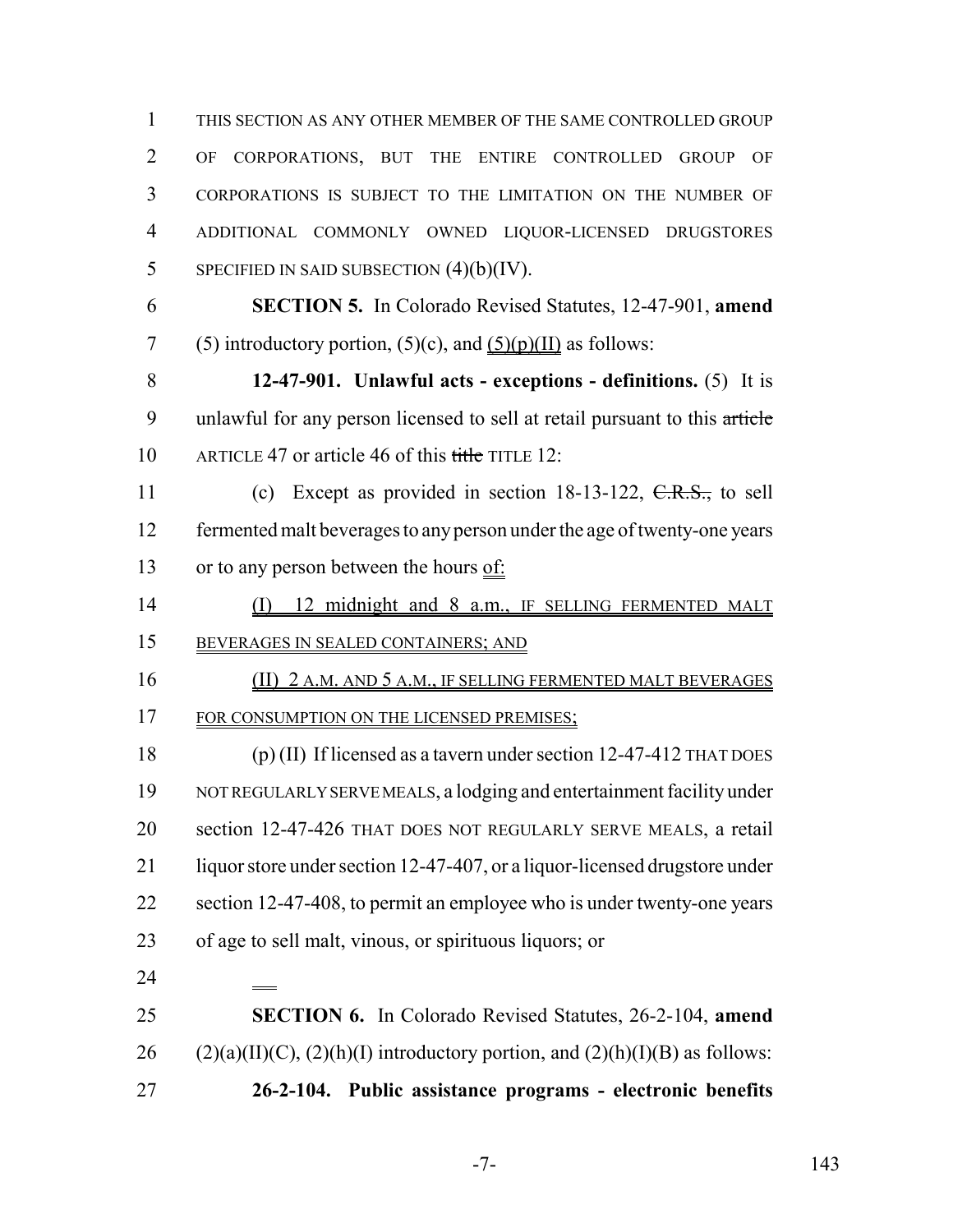**transfer service - joint reports with department of revenue - signs - rules.** (2) (a) (II) Only those businesses that offer products or services related to the purpose of the public assistance benefits are allowed to participate in the electronic benefits transfer service through the use of point of sale terminals. Clients shall not be allowed to access cash benefits through the electronic benefits transfer service from automated teller machines in this state located in:

 (C) Retail establishments licensed to sell malt, vinous, or 9 spirituous liquors pursuant to part of article  $47$  of title  $12$ ;  $C.R.S.$ 10 EXCEPT THAT THE PROHIBITION IN THIS SUBSECTION  $(2)(a)(II)(C)$  DOES NOT APPLY TO ESTABLISHMENTS LICENSED AS LIQUOR-LICENSED 12 DRUGSTORES UNDER SECTION 12-47-408;

 (h) (I) On or before January 1, 2016, the department of revenue shall adopt rules pursuant to the "State Administrative Procedure Act", 15 article 4 of title 24, C.R.S., that relate to a client's use of automated teller machines at locations where such use is prohibited. The rules must apply to the following establishments:

 (B) Retail establishments licensed to sell malt, vinous, or 19 spirituous liquors pursuant to part 3 of article 47 of title 12, C.R.S. EXCLUDING ESTABLISHMENTS LICENSED AS LIQUOR-LICENSED DRUGSTORES UNDER SECTION 12-47-408;

 **SECTION 7. Act subject to petition - effective date.** This act takes effect at 12:01 a.m. on the day following the expiration of the ninety-day period after final adjournment of the general assembly (August 9, 2017, if adjournment sine die is on May 10, 2017); except that, if a referendum petition is filed pursuant to section 1 (3) of article V of the state constitution against this act or an item, section, or part of this act